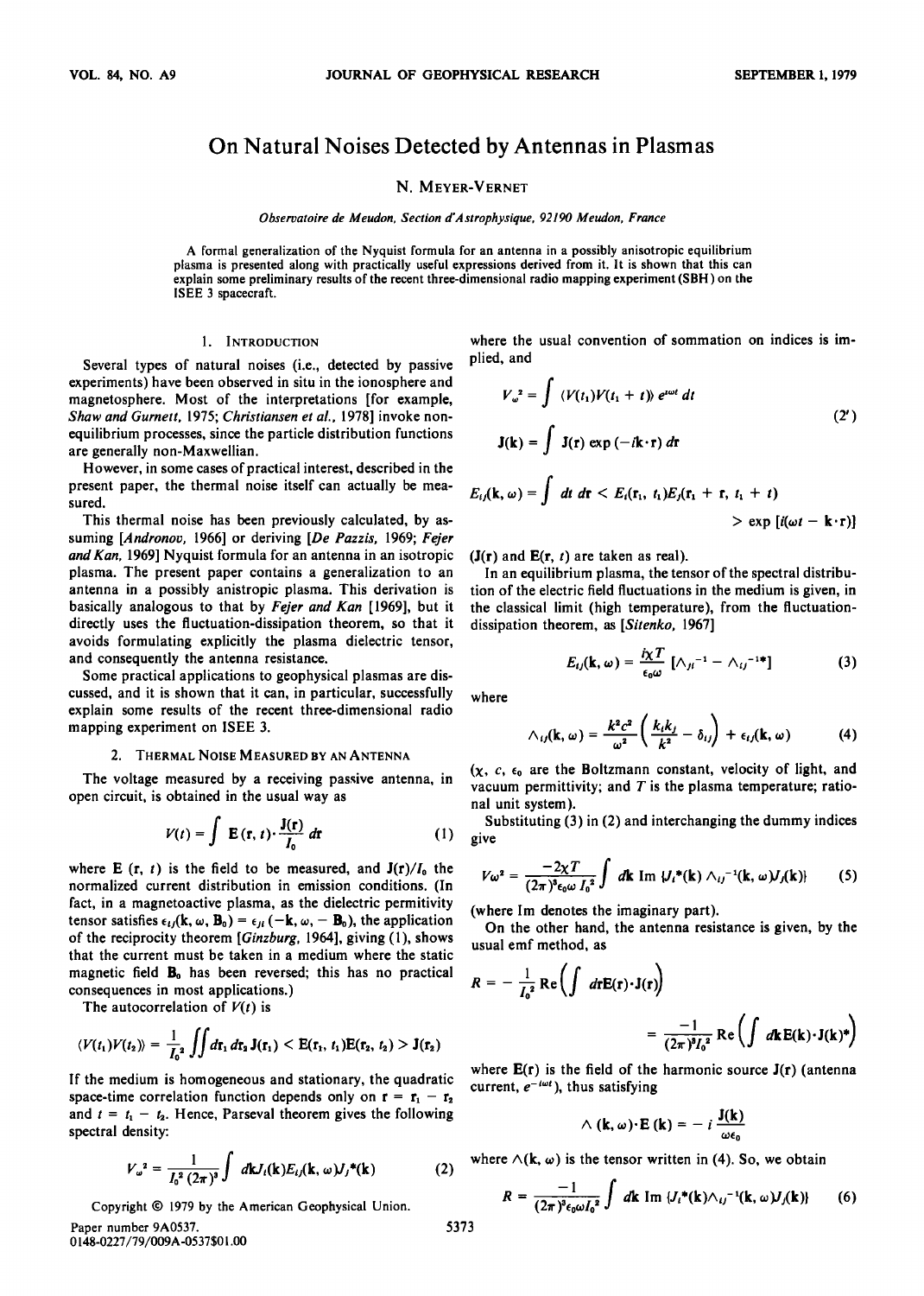**Substituting (6) in (5) gives** 

$$
V_{\omega}^2 = 2\chi TR \tag{6'}
$$

**which is the usual Nyquist formula. The factor 2, instead of 4,**  in the well-known formula stems from the definition (2') of  $V_\omega^2$ **[see, for example, Papoulis, 1965].** 

**We stress that, owing to the hypotheses involved, this derivation is strictly valid for any antenna immersed in an homogeneous stationary, and possibly anisotropic, equilibrium plasma and in the absence of external fields. It permits the calculation of the thermal noise by using (6'), together with previous theoretical derivations of the antenna resistance R.** 

**If the plasma is not in equilibrium, (3) and thus (6') are not valid, and, in the general case, the calculation is not straightforward; if the plasma is stable, one can use (2) and insert the**  proper expression for the tensor  $E_{ij}(\vec{k}, \omega)$ , taking account of **the actual particle distribution function [Sitenko, 1967], like in Grabowski and Slavik [1976], for example (whose derivation is restricted to a two-element-point-dipole antenna). In some special cases, (7) can be generalized; we will return to this point in section 3.** 

**The other restrictive hypothesis is the plasma homogeneity; the calculation is thus strictly valid for the so-called grid antenna. In practice, the antenna is surrounded by a sheath, which may modify the result: for example, it is known [Meyer-Vernet et al., 1978] that an electron-depleted sheath (typical for ionospheric applications) may increase the high-frequency resistance by several orders of magnitude, below the electron plasma frequency; on the other hand, in some magnetospheric or solar wind applications, the photoelectron noise may play a part.** 

**Finally, we note that a relative velocity V between the antenna and the plasma, does not change (6'); of course, in this case, R must be calculated by performing the transformation**   $\omega \rightarrow \omega - \mathbf{k} \cdot \mathbf{V}$  (nonrelativistic case) in (6).

#### **3. APPLICATIONS TO AN EQUILIBRIUM ELECTRON PLASMA**

**Isotropic plasma. In an isotropic plasma (dielectric permit**tivities longitudinal  $\epsilon_L$  and transverse  $\epsilon_T$ ), the tensor  $E_{ij}$  de**couples in the well-known two parts** 

$$
E_{ij}(\mathbf{k}, \omega) = \frac{2\chi T}{\epsilon_0 \omega} \left[ \frac{k_ik_j \operatorname{Im}(\epsilon_L)}{k^2 |\epsilon_L|^2} + \left( \delta_{ij} - \frac{k_ik_j}{k^2} \right) \frac{\operatorname{Im}(\epsilon_T)}{|\epsilon_T - k^2 c^2/\omega^2|^2} \right] \tag{7}
$$

For a small magnetic antenna,  $\mathbf{k} \cdot \mathbf{J}(\mathbf{k}) = 0$ ; and putting (7) in **(2) shows explicitly that the longitudinal term does not contribute and the measured noise will be negligible.** 

**On the other hand, for a small electric antenna, the first term is dominant, and one expects a noise band, peaking in the vicinity (and above) the plasma frequency, due to the contribution of the first Landau pole of**  $\epsilon_L$ **, and of the others. The noise bandwidth and amplitude depend on the antenna length,**  owing to the factor  $J(k)$  in (2) (increasing the antenna length **decreases the width); a small residual noise is also expected below the plasma frequency, due to the contribution of the other Landau poles.** 

**To be more explicit, consider a short iliamental antenna with triangular current distribution, operating at frequencies near the electron plasma frequency. The calculation of R has been performed by Kuehl [ 1967] (and later generalized to finite**  antenna's radius [Schiff, 1970]); this involves a numerical in**tegration in k, like (6), using the usual expression of the**  **permittivity, with the Fried and Conte function (the so-called kinetic description).** 

**In the special case when small values of k give the dominant contribution in the integral giving R, the so-called hydrodynamic approximation can be used. This leads to the following explicit expression [Balmain, 1965]:** 

$$
R = 2\{k_p L F(k_p L)\}/[\pi \epsilon_0 \omega L (\omega^2/\omega_p^2 - 1)] \tag{8}
$$

where  $k_p = (\omega^2/\omega_p^2 - 1)^{1/2}/(3)^{1/2}L_p$ ,  $L_p$ ,  $L$  and  $\omega_p/2\pi$  are, **respectively, the Debye length, antenna half-length, and plasma frequency; F is defined in Appendix 2 (12'), and the**  term  $\{\ \} \rightarrow \pi/4$  in the limit  $k_p L \rightarrow \infty$ .

**This concerns a iliamental antenna. For an antenna consisting of two small spheres, approximate calculations are performed in Appendix 1.** 

An interesting feature of these results is that if  $L/L_p \gg 1$ and  $\omega/\omega_p \gg 1$ , the expected noise power-spectrum varies as  $\omega^{-3}$  for the filament antenna and as  $\omega^{-2}$  for the two-spheres **antenna. This could be easily verified by experiments.** 

**Anisotropic plasma. For an anisotropic plasma the tensor**   $E_{ij}$ (k,  $\omega$ ) takes a much more complicated form, which makes **the resistance calculations more difficult. For the short iliamental antenna, R has been calculated by Nakatani and Kuehl [1976] (kinetic description); they give some numerical results for parameters typical of laboratory plasmas, in the case of a dipole parallel to the static magnetic field.** 

**When the hydrohynamic with tensor pressure (or full adia**batic) approximation of  $\epsilon_{ij}$  is valid for calculating the resis**tance, one can use results by Meyer and Vernet [1974], which give also the variation with antenna orientation. For conditions typical of ionospheric experiments, this approximation gives correct results [Meyer-Vernet, 1978] for frequencies near the plasma and upper hybrid frequencies.** 

**In the general case, this approximation must be taken with caution: it involves both an asymptotic expansion excluding the vicinity of the gyrofrequency harmonics and a truncated series expansion for low values of k; it should not be valid in many magnetospheric applications when, in particular, the antenna length is of the order of the Debye length.** 

### **4. APPLICATIONS TO HIGH-FREQUENCY NOISES IN GEOPHYSICAL PLASMAS**

**Let us explain the previous results to interpret some data of the recent three-dimensional radio mapping experiment on ISEE 3 [Knoll et al., 1978] in the solar wind. Neglecting the**  anisotropy, the relevant parameters are  $f_p = \omega_p/2\pi \sim 2.4 \, 10^4$ Hz;  $T \sim 10^8$  °K;  $L = 45$  m (cylindrical dipole); thus  $L/L_p \sim 10$ (and the antenna radius  $r = 2.10^{-4}$  m satisfies  $r/L_p \ll 1$ ).

**Of course, an obvious objection to thermal noise calculation is that the plasma is not in equilibrium. Broadly speaking, the actual electron distribution function can be described as a bi-M axwellian one (with the colder component containing the main part of the total kinetic energy). In the close vicinity of the plasma frequency, the presence of the hot component is expected to change considerably the noise level [see, for example, Fejer and Kan, 1969]. However, as shown in Appendix 2, the presence of the hot component (described in Feldman et al. [1975], for instance) does not change the noise levels very**  much for  $\omega/\omega_p \gg 1$ ,  $L/L_p \gg 1$ .

**Figure 1 shows an example of the measured noise spectrum**   $2V_{\omega}^2$ : the curve drawn is the actually measured noise, multiplied by the factor  $(1 + Z/Z_v)^2$  which arises from the finite impedance  $Z_{\nu}$  of the measuring device (input capacity: 40 pF), **where Z is the antenna impedance. (In the main part of the**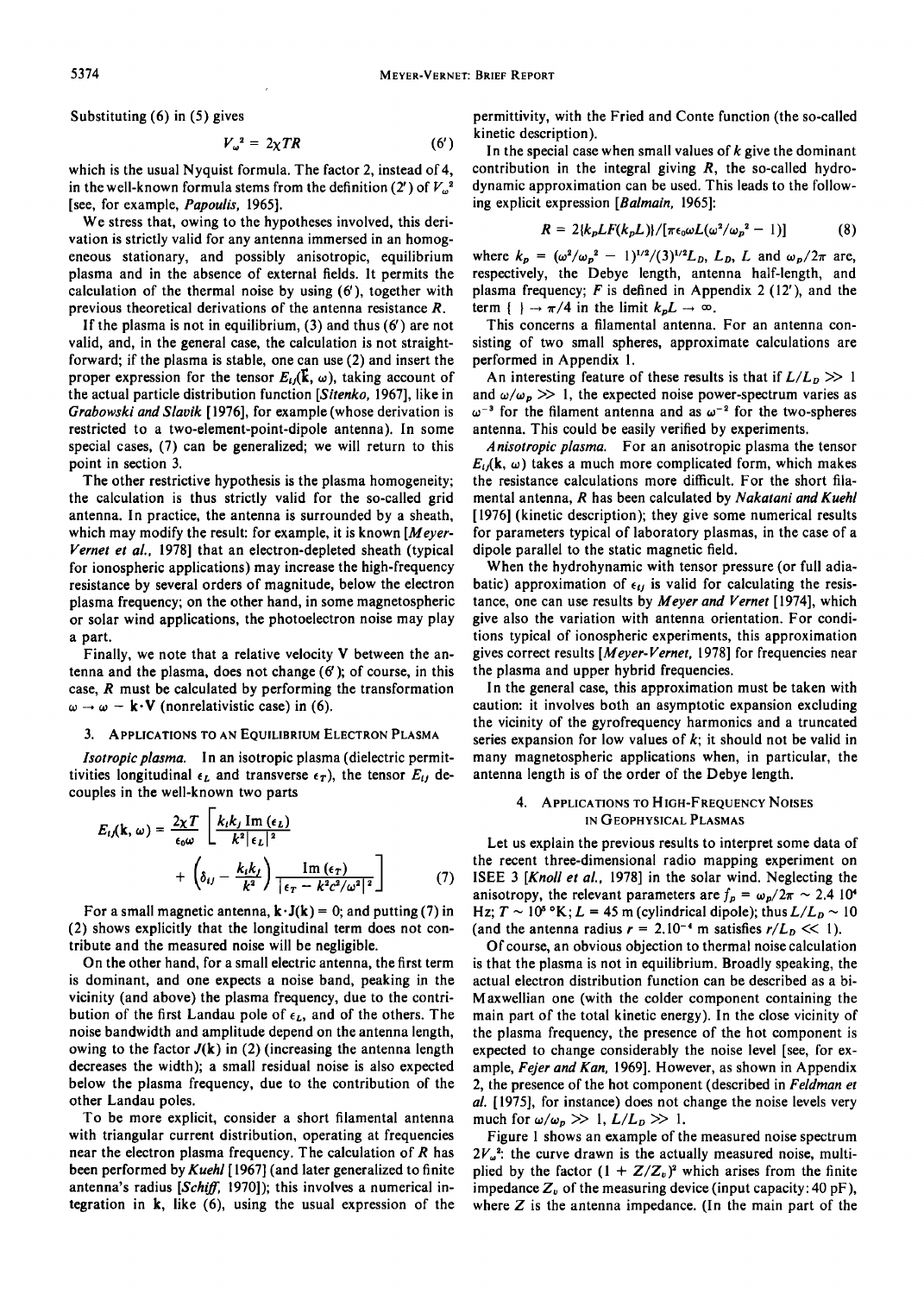

**Fig. 1. Comparison between the measured noise level brought to**  the open circuit antenna terminals  $(2V_{\omega}^2)$ , and the theoretical thermal noise level (for  $f_p = 24$  kHz and two electron temperatures 10<sup>5</sup> and 1.5 **l05 øK, respectively).** 

curve,  $\omega/\omega_p$  >> 1 and Z is calculated as in a vacuum; nearer to  $\omega_p$ , the hydrodynamic approximation has been used: since **its validity is very questionable with our parameters for calculating lm (Z), the corresponding data points are shown without explicit error bars.)** 

On the same figure is drawn the theoretical noise  $2V_{\omega}^2$ , calculated from (8) and (6') with  $T = 10^6$  °K and 1.5 10<sup>5</sup> °K, and  $f_p$  deduced from the  $2f_p$  line shown in Figure 2. One sees that the agreement is good. At high frequencies, the law  $\omega^{-3}$  is **a good fit to the data and the amplitude could even serve as a temperature measuring device. This is of interest, since such a passive noise measurement is generally not recommended to measure the thermal population's parameters (Pottelette et al. [1977], for example).** 

**Figure 2 shows an example of the data variation. In some cases (which are probably related to a variation in the non**thermal electrons), a line at  $2f_p$  appears, but the main part of **the spectrum is only slightly modified. The data in Figure 1 are those of curve 1 of Figure 2, where no such nonlinear feature appears. It is important to note that in these examples the**  immediate vicinity of  $f_p$  does not fall in the frequency range of **the receiver. Of course, these are preliminary results, and a more detailed interpretation should be made taking in account such features as, for example, the relative bulk velocities (between the satellite and the plasma, and/or the different components of the distribution function), and including the immediate vicinity of the plasma frequency.** 

**Incidentally, we remark that some low-level noises have been previously reported in the magnetosphere [Christiansen et al., 1978; Shaw and Gurnett, 1975], for example, and tentatively ascribed by these authors to nonthermal processes. Let**  **us calculate an order of magnitude of the expected thermal**  noise in these cases: take parameters  $f_p = 3.10^4$  Hz,  $T = 10^4$  $\textdegree K$ ,  $L = 20$  m and neglect (unrealistically) the anisotropy and **the nonthermal electrons. We obtain, for a filament dipole ((8) and (6')), a noise peaking (slightly above the plasma fre**quency) at about  $2V_\omega^2 \sim 3 \times 10^{-14}V^2$  Hz<sup>-1</sup>. For the two**spheres antenna, equations (10) and (6') give a noise peaking**  at about 2  $V_{\omega}^2 \sim 10^{-13} V^2$  Hz<sup>-1</sup> (slightly above the plasma **frequency). In both cases these figures are of the same order of magnitude as the data or, at least, not negligible as compared to them.** 

**This suggests that it should be interesting to perform a more correct calculation (taking account, in particular, of the anisotropy) to be sure that the nonthermal contribution is always as important as implicitly assumed by the above authors, for these low-level noises.** 

**Finally, it is worth noting that the quantity**  $2V_a^2/L^2$ **, which is the result generally quoted by experimenters, has no intrinsic**  physical meaning except in the limit  $L \rightarrow 0$ , which is not at all **achieved for the thermal noise in the above examples. For**  instance, in the case drawn in Figure 1,  $2V_{\omega}^2$  is expected to **behave approximately in 1/L.** 

#### **CONCLUSION**

**Contrary to what is generally assumed by space experimenters, the thermal contribution to the noise measured in passive experiments should not be overlooked. We have shown that approximate calculations of the thermal noise can explain some preliminary results of the recent three-dimensional radio mapping experiment on ISEE 3.** 



**Fig. 2. Noise levels at the receiver input measured at three con**secutive times, 2000 s apart. The  $2f_p$  line  $(f_p \sim 24 \text{ kHz})$  appears on curve 2 ( $\sim$ 2000 s after curve 1) and curve 3 ( $\sim$ 2000 s after curve 2). **The line does not appear on curve 1, which corresponds to the same data as used in Figure 1.**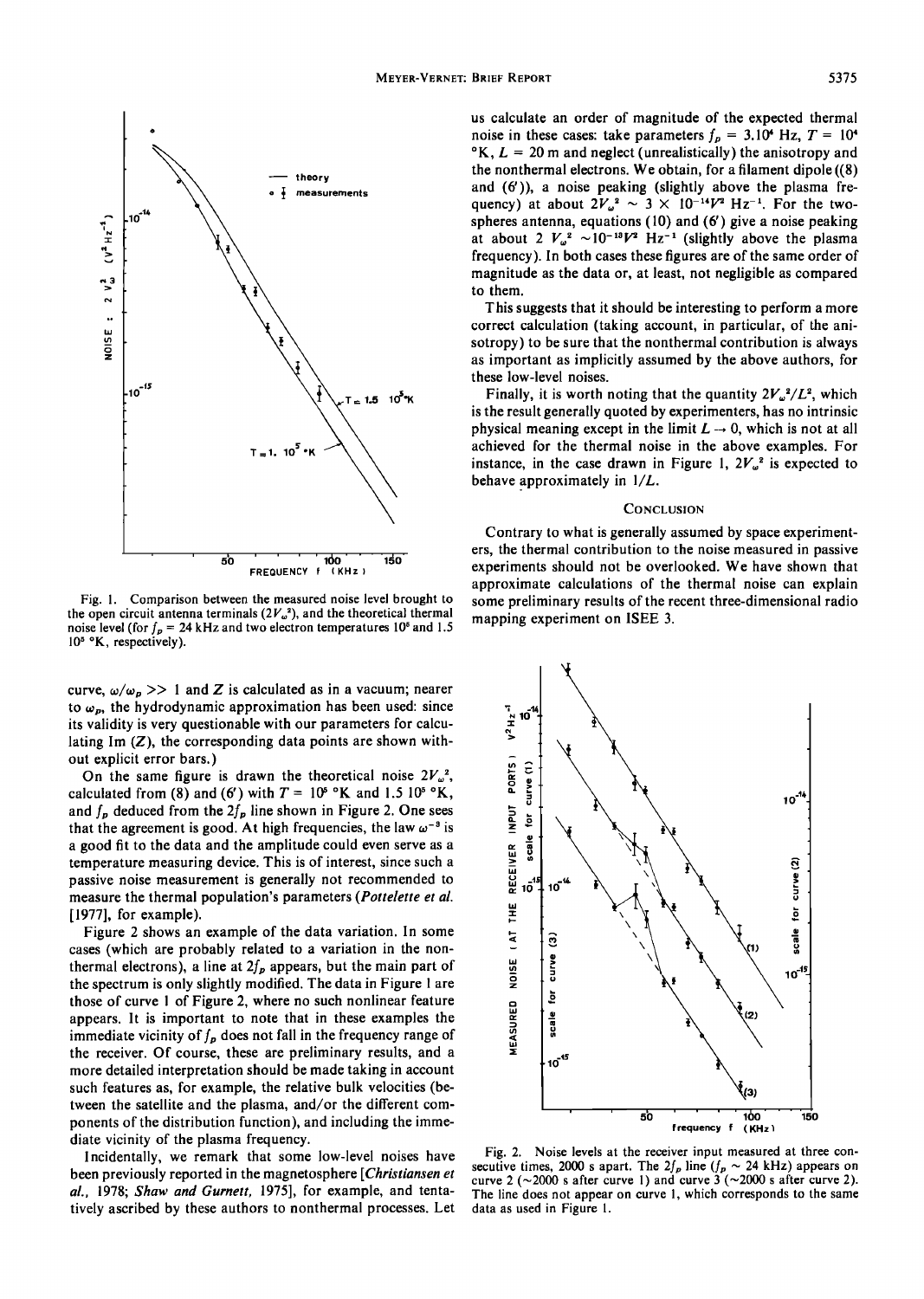## **APPENDIX 1: THE PAIR OF SPHERICAL PROBES IN A WARM ISOTROPIC PLASMA**

**In the case of an antenna constisting of a pair of small spherical probes, approximate values of R can be obtained as follows.** 

Let  $2L$  be the distance between the probes (on the  $Z$  axis) **and let us neglect the individual probe dimension, and assume**  an  $exp(-i\omega t)$  time dependence.

**The charge distribution is written as** 

$$
Q \delta(x) \delta(y) [\delta(z-L) - \delta(z+L)]
$$

**thus in Fourier space,** 

$$
\tilde{\rho}(\mathbf{K}) = -Q2i \sin(k_zL)
$$

**In the so-called quasi-static approximation, expected to be valid here for most applications (it retains the longitudinal part in (6)), the potential is given, in Fourier space:** 

$$
\tilde{V}(\mathbf{K}) = \frac{\tilde{\rho}(\mathbf{K})}{\epsilon_0 \epsilon_L(\mathbf{K}, \omega) K^2}
$$

**The resistance is obtained as** 

$$
R = \text{Re}\{[V(0, 0, L) - V(0, 0, -L)] / - i\omega Q\}
$$

**The K integration is easily performed in spherical coordinates and reduces to** 

$$
R = \frac{-1}{\pi^2 \omega \epsilon_0} \text{ Im } \int_0^\infty \frac{dk}{\epsilon_L(k,\,\omega)} \left[1 - \frac{\sin{(2kL)}}{2kL} \right] \tag{9}
$$

**The calculation of R requires a numerical integration; however, inspection of (9) leads to some approximate results.** 

**First, using approximations of the Fried and Conte [1961] function as in Kuehl (1966), gives the high and low frequencies limiting values** 

$$
R \sim \omega_p/\pi^{3/2}2^{1/2}\epsilon_0\omega^2L_D \qquad \omega/\omega_p \gg 1 \qquad L/L_D \gg 1
$$

$$
R \sim 1/(2\pi)^{3/2} \epsilon_0 \omega_p L_D \qquad \omega/\omega_p \ll 1 \qquad L/L_D \gg 1
$$

These are very different from those relevant for a filamental **antenna [Kuehl, 1966]; of course, both formulations are equiv**alent only in the limit  $L \rightarrow 0$  (except for a factor 4 which stems **from the difference in effective lengths).** 

**Second, in the hydrodynamic approximation, (9) gives** 

$$
R = \left[1 - \frac{\sin(2k_p L)}{2k_p L}\right] / 6\pi \epsilon_0 \omega L_D^2 k_p \qquad (10) \quad n \tag{10}
$$

for  $\omega/\omega_p > 1$ .

We note that, as expected, this reduces in the limit  $L \rightarrow \infty$ , to **2 times the corresponding result for one single sphere [Fejer,**  1964]; and, in the limit  $L \rightarrow 0$ , to 4 times the corresponding **limit for the filament. We note also that the derivation above is valid only for small spheres radii: in particular, it assumes implicitly the condition**  $k_p R \ll 1$  **(where R is the radius of one individual sphere).** 

## **APPENDIX 2: THE HIGH-FREQUENCY NOISE LIMIT FOR A BI-MAXwELLIAN ELECTRON DISTRIBUTION FUNCTION**

**Let us consider a bi-Maxwellian electron distribution func**tion (with parameters  $\omega_{pk}$ ,  $T_k$ ,  $k = 1, 2, \omega_{p1} \gg \omega_{p2}$ ,  $T_2 > T_1$ ) in **an isotropic plasma. Equation (7) can be generalized as [Sitenko, 1967] (neglecting the EM part)** 

$$
E_{i,j}(\mathbf{k},\,\omega)=\frac{2\chi}{\epsilon_0\omega k^2}\,\frac{k_ik_j}{|\,\epsilon_L|^2}\,\sum_{\mathbf{k}}\,T_{\mathbf{k}}\,\mathrm{Im}\,(\epsilon_{L\mathbf{k}})\qquad\qquad(11)\qquad\qquad
$$

**with** 

 $\epsilon_L = 1 - \sum_k Z'(\omega/(2^{1/2}kL_{Dk}\omega_{pk}))/(2k^2 L_{Dk}^2)(L_{Dk}$  is the Debye **length for the population k, Z is the plasma dispersion function [Fried and Conte, 1961 ].)** 

For the filamental antenna (0**Z** direction, half-length L) with **triangular current distribution, i.e., in Fourier space,** 

$$
\mathbf{J}(k) = \mathbf{z} 4I_0 \sin^2 \left(\frac{k_z L}{2}\right)/(k_z^2 L)
$$

**(2) and (11) reduce to** 

$$
V_{\omega}^{2} = \frac{8\chi}{\pi^{2}\epsilon_{0}\omega} \int_{0}^{\infty} dk \, \frac{F(kL)}{|\epsilon_{L}|^{2}} \sum_{k} T_{k} \text{Im}(\epsilon_{Lk}) \tag{12}
$$

**where** 

$$
F(x) = [Si(x) - 0.5 Si(2x) - 2 sin4(x/2)/x]/x
$$
 (12')

**(Si is the sine integral). The calculation of (12) for arbitrary parameters requires numerical integration. A similar expression has been evaluated by Fejer and Kan [1969] in the close vicinity of the plasma frequency. We shall evaluate (12) in another limiting case, namely, for high frequencies.** 

It is easily seen that if the condition  $\omega/\omega_{pi}(T_1/T_2)^{1/2} \gg 1$  is satisfied, then  $\left| \epsilon_L \right|^2$  is of order 1 when the integrand in (12) is **not negligible, and thus (12) can be approximated by** 

$$
V_{\omega}^{2} = \frac{8\chi(2)^{1/2}}{\pi^{3/2}\epsilon_{0}\omega^{2}} \sum_{k} \frac{\omega_{pk}}{L_{Dk}} T_{k} \int_{0}^{\infty} d\zeta_{k}\zeta_{k}
$$

$$
\cdot \exp\left(-\zeta_{k}^{2}\right) F[\omega L/((2)^{1/2}\omega_{pk}L_{Dk}\zeta_{k})]
$$

Then, if  $L/L_{D1} \gg 1$  (and thus  $(\omega/\omega_{pk})(L/L_{Dk}) \gg 1$  for  $k = 1$ , **2), the function F can be replaced by its approximation for large arguments, giving finally** 

$$
V_{\omega}^{2} = \frac{\chi}{\epsilon_{0}L\omega^{3}} \sum_{k} T_{k}\omega_{pk}^{2}
$$
 (13)

Thus with typical parameters such as  $\omega_{p1}^2/\omega_{p2}^2 > 20$ ,  $T_1/T_2$  $\sim$  1/6 [see, for example, *Feldman et al.*, 1975], the noise is approximately given by the 'thermal' contribution ( $\omega_{p1}$ ,  $T_1$ ), **for frequencies and antenna lengths satisfying** 

$$
\frac{\omega}{\omega_{p1}}\left(\frac{T_1}{T_2}\right)^{1/2}\gg 1\qquad \frac{L}{L_{p1}}\gg 1
$$

**Acknowledgment. I am grateful to the three-dimensional radio mapping experiment team for permission to use some of their data and results prior to publication.** 

#### **REFERENCES**

- **Andronov, A. A., Antenna impedance and noise in a space plasma, Komich. Issled., 4, 558, 1966.**
- **Balmain, K. G., Impedance of a short dipole in a compressible plasma, J. Res. Nat. Bur. Stand., Sect. D, 69, 559, 1965.**
- **Christiansen, P., et al., Geos I: Identification of natural magnetospheric emissions, Nature, 272, 682, 1978.**
- **De Pazzis, O., Shot noise in antennas, Radio Sci., 4, 91, 1969.**
- **Fejer, J. A., Interaction of an antenna with a hot plasma and the theory of resonance probes, J. Res. Nat. Bur. Stand., Sect. D, 68, 1171, 1964.**
- **Fejer, J. A., and J. R. Kan, Noise spectrum received by an antenna in a plasma, Radio Sci., 4, 721, 1969.**
- **Feldman, W. C., J. R. Ashbridge, S. J. Bame, H. D. Montgomery, and S. P. Gary, Solar wind electrons, J. Geophys. Res., 80, 418 l, 1975.**
- **Fried, B. D., and S. D. Conte, The Plasma Dispersion Function, Academic, New York, 1961.**
- **Ginzburg, V. L., The Propagation of Electromagnetic Waves in Plasmas, p. 342, Pergamon, New York, 1964.**
- **Grabowski, R., and J. Slavik, Theoretical power spectrum of measur-**